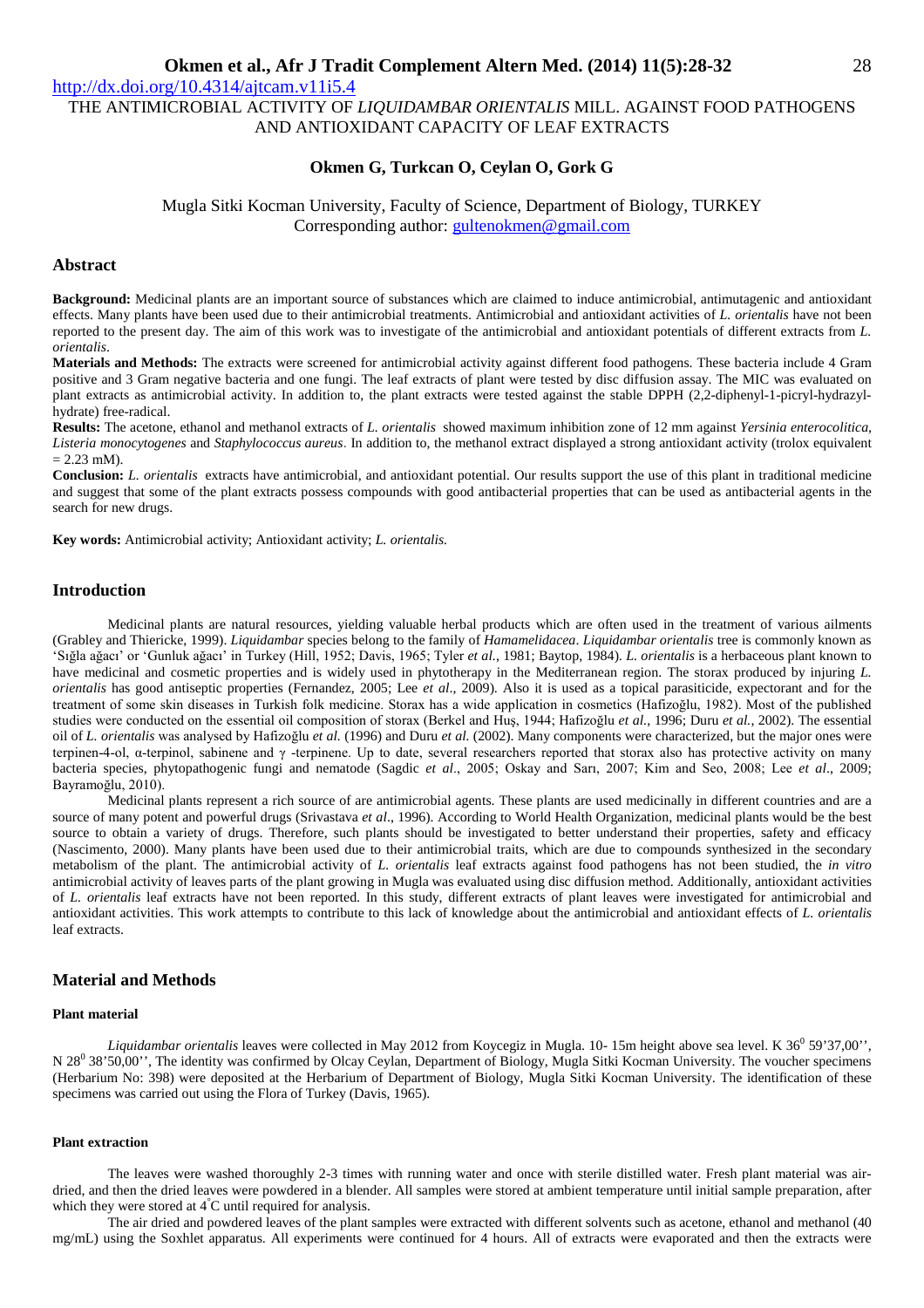## http://dx.doi.org/10.4314/ajtcam.v11i5.4

dissolved in their solvent and then kept in small sterile opac bottles under refrigerated conditions until used. All experiments were continued for 2 days.

#### **Microorganisms and cultivation**

The leaf extracts were individually tested against food pathogenic strains such as *Bacillus subtilis* RSKK245, *Staphylococcus aureus* RSKK2392, *Salmonella* Typhimurium RSKK19, *Enterococcus faecalis* ATCC8093, *Escherichia coli* ATCC11229, *Listeria monocytogenes* ATCC7644, *Yersinia enterocolitica* NCTC11174 and *Candida albicans* RSKK02029. The bacteria were grown for 24h at 37°C in Mueller-Hinton Broth (Merck). *C. albicans* was grown for 24- 48h at 30°C in Sabouraud Dextrose Broth (Merck). These strains of bacteria and *C. albicans* were obtained from ATCC (American Type Culture Collection, USA), RSKK (Refik Saydam National Type Culture Collection, Turkey) or NCTC (National Collection of Type Cultures).

### **Antimicrobial activity assay**

Kirby-Bauer method applied for antimicrobial activity. The leaf extracts of plant were tested by disc diffusion assay. The concentration and quantity of extracts were used as 40 μL of 40 mg/mL. Organic solvents were used as acetone, ethanol and methanol in this study. The bacteria were maintained on Mueller-Hinton agar plates (MHA, Merck) at 37°C and fungi was maintained on Sabouraud Dextrose agar plates (SDA, Merck) (Bauer, 1966). Bacteria and *C. albicans* RSKK02029 cultures adjusted 0.5 McFarland. The experiments were performed in triplicate. Bacteria were incubated at 37°C in 24h. *C. albicans* RSKK02029 was incubated at 30°C for 24h*.* After incubation, the inhibition zones formed and then the values of zone were measured. Acetone, ethanol and methanol used as negative control. Tetracycline (30μg), chloramphenicol (30μg), nystatin (100μg), and penicillin (10μg) antibiotics used as positive control.

#### **Determination of minimum inhibitory concentration (MIC)**

The MIC was evaluated on plant extracts as antimicrobial activity. The MIC was taken as the lowest concentration that inhibits growth after incubation. The serial dilution assay was performed as described in the CLSI standards (CLSI, 2003; CLSI, 2006). This test was performed at final concentrations of each extract (6500; 3250; 1625; 812.5; and 406.25 µg/mL).

#### *In vitro* **Antioxidant Activity**

The antioxidant activities of plant extracts were determined by DPPH method. The antioxidant activities were determined using DPPH as a free radical. Each of extract (0.1 mL) was added separately to 3.9 mL of a 0.1 mM methanolic DPPH solution. After incubation for 30 minutes, absorbance of extract was determination using spectrophotometer at 515 nm. Methanolic DPPH used as control (Brand *et al*., 1995). Trolox used as standard antioxidant. DPPH radical scavenging activity determined following formula.

DPPH radical scavenging activity (%) = [Abs (control) – Abs (extract)]  $\times$  100

## **Results**

The antimicrobial activity of different extracts of *L. orientalis* were evaluated *in vitro* against 8 test microorganisms, which are known to cause some diseases in foods. The results of antimicrobial activities were shown in Table 1. Besides, the inhibition zone diameters of the reference antibiotics against the test microorganisms were shown in Table 2. The results of antibacterial activities were recorded as zone of inhibition in mm for all the materials used as follows.

Results show that the methanol extracts of *L. orientalis* inhibited the growth of eight bacteria and the inhibition zones ranged from 7 to 12 mm. In addition to, the acetone and ethanol extracts of this plant leaf did not determine any anticandidal effects against used yeast. Furthermore, acetone extract of *L. orientalis* did not show any antibacterial effects against used *Escherichia coli* ATCC1122. Results also show that the acetone extracts of *L. orientalis* inhibited the growth of 3 Gram positive and 2 Gram negative bacteria. Ethanol extract of the leaf was found to be highly effective against all of the Gram positive and negative bacteria, except *Candida albicans* RSKK02029 (Table 1).

| Microorganisms                    | Inhibition zone (mm) |         |          |  |
|-----------------------------------|----------------------|---------|----------|--|
|                                   | Acetone              | Ethanol | Methanol |  |
| <b>Bacillus subtilis RSKK245</b>  |                      | 10      |          |  |
| Staphylococcus aureus RSKK2392    |                      | 12      |          |  |
| Listeria monocytogenes ATCC7644   |                      |         | 12       |  |
| Enterococcus faecalis ATCC8093    |                      |         | 10       |  |
| Escherichia coli ATCC1122         |                      |         |          |  |
| Yersinia enterocolitica NCTC11174 | 12                   |         |          |  |
| Salmonella Typhimurium RSKK19     |                      |         |          |  |
| Candida albicans RSKK02029        |                      |         |          |  |

**Table 1:** Antimicrobial activity of *L. orientalis* leaf extracts (40 mg/mL)

Methanol extract of the leaves was found to be highly effective against all of test microorganisms (Table 1). The maximum zone of inhibition was produced by methanol extract against *Listeria monocytogenes* ATCC7644 (12mm). Ethanol extract shown maximal inhibition against *Staphylococcus aureus* RSKK2392 (12mm). Besides, acetone extract was shown maximal inhibition against *Yersinia enterocolitica* NCTC11174 (12mm). Whereas, the inhibition zone was not produced by acetone and ethanol extract against *Candida albicans* RSKK02029. *C.*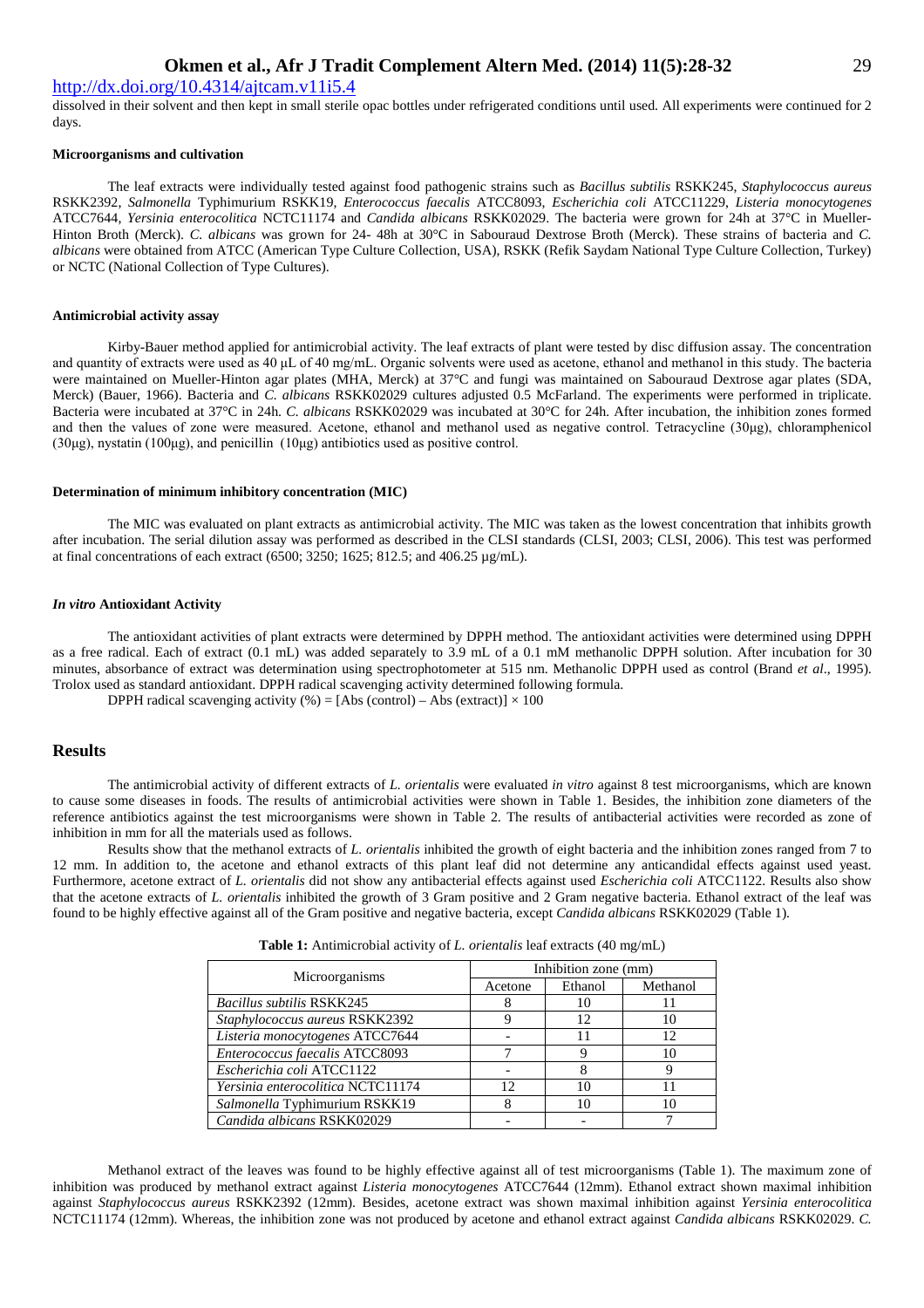## http://dx.doi.org/10.4314/ajtcam.v11i5.4

*albicans* RSKK02029 was found resistant to these extracts. All of extracts were found equally effective in inhibiting the growth of *Yersinia enterocolitica* NCTC 11174, *Staphylococcus aureus* RSKK2392 and *Listeria monocytogenes* ATCC7644 (12mm) (Table 1).

In this study, 4 reference antibiotics were used as positive control. These include, tetracycline (30μg), chloramphenicol (30μg), nystatin (100μg), and penicillin (10μg). Tetracycline and chloramphenicol very strongly inhibited the growth of *Yersinia enterocolitica* NCTC11174 whereas, chloramphenicol exhibited a very big zone of inhibition against *Salmonella* Typhimurium and *E. coli* ATCC11229*.* Nystatin weakly inhibited the growth of *Candida albicans* RSKK02029 (Table 2).

Table 3 shows MICs of *L. orientalis* different extracts obtained by the broth serial dilution method. *Bacillus subtilis* RSKK245 showed the lowest sensitivity to1625 µg/mL concentration of all extracts. *Staphylococcus aureus* RSKK2392 inhibited by ethanol and methanol extracts in 1625 µg/mL concentration. *Listeria monocytogenes* ATCC7644 showed the sensitivity to the highest concentration of all extracts (3250 µg/mL). *Enterococcus faecalis* ATCC8093 inhibited by acetone and ethanol extracts in 1625 µg/mL concentration. Three bacteria showed the sensitivity to highest concentration (3250 µg/mL) of all plant extracts. These include, *Escherichia coli* ATCC11229, *Yersinia enterocolitica* NCTC11174 and *Salmonella* Typhimurium RSKK19. Whereas, *Candida albicans* RSKK02029 inhibited by acetone and methanol extracts in 1625 µg/mL concentration (Table 3).

| <b>Table 2:</b> Inhibition zone diameters of the reference antibiotics against test microorganisms |  |  |  |
|----------------------------------------------------------------------------------------------------|--|--|--|
|                                                                                                    |  |  |  |

| Microorganisms                           | Antibiotics<br>(inhibition zone- mm) |               |      |                    |
|------------------------------------------|--------------------------------------|---------------|------|--------------------|
|                                          | TE                                   | $\mathcal{C}$ | NS   | P                  |
| <b>Bacillus subtilis RSKK245</b>         | (nt)                                 | (nt)          | (nt) | 10                 |
| Staphylococcus aureus RSKK2392           | (nt)                                 | (nt)          | (nt) | (nt)               |
| Listeria monocytogenes ATCC7644          | (nt)                                 | (nt)          | (nt) | 10                 |
| Enterococcus faecalis ATCC8093           | (nt)                                 | (nt)          | (nt) | $(\textnormal{-})$ |
| Escherichia coli ATCC11229               | 14                                   | 20            | (nt) | 10                 |
| <i>Yersinia enterocolitica NCTC11174</i> | 20                                   | 30            | (nt) | (nt)               |
| Salmonella Typhimurium RSKK19            | 14                                   | 21            | (nt) | (nt)               |
| Candida albicans RSKK02029               | (nt)                                 | (nt)          |      | (nt)               |

TE: Tetracycline (30μg); C: Chloramphenicol (30μg); NS: *Nystatin* (100μg); P: Penicillin (10μg);

(-) : zone did not occur; (nt): not tested

| Table 3: Minimum inhibitory concentrations of $L$ . orientalis leaf extracts ( $\mu$ g/mL) |         |         |          |  |
|--------------------------------------------------------------------------------------------|---------|---------|----------|--|
| Microorganisms                                                                             | Acetone | Ethanol | Methanol |  |
| <b>Bacillus subtilis RSKK245</b>                                                           | 1625    | 1625    | 1625     |  |
| Staphylococcus aureus RSKK2392                                                             | 3250    | 1625    | 1625     |  |
| Listeria monocytogenes ATCC7644                                                            | 3250    | 3250    | 3250     |  |
| Enterococcus faecalis ATCC8093                                                             | 1625    | 1625    | 3250     |  |
| Escherichia coli ATCC11229                                                                 | 3250    | 3250    | 3250     |  |
| Yersinia enterocolitica NCTC11174                                                          | 3250    | 3250    | 3250     |  |
| Salmonella Typhimurium RSKK19                                                              | 3250    | 3250    | 3250     |  |
| Candida albicans RSKK02029                                                                 | 1625    | 3250    | 1625     |  |

**Table 4:** DPPH radical scavenging capacity of *L. orientalis* leaf extracts (40 mg/mL)

|                 | Acetone      | Ethanol          | Methanol          |
|-----------------|--------------|------------------|-------------------|
| % DPPH          | 35           | 82               | 86                |
| Trolox $(mM/g)$ | $0.90 \pm 0$ | $2.13 \pm 0.003$ | $2,23 \pm 0,0007$ |

The antioxidant activities of plant extracts were evaluated by the DPPH radical scavenging capacity. Table 4 shows the percent of DPPH radical scavenging capacity with trolox as reference. The methanol extract showed 86% inhibition at 40 mg/mL concentration (Table 4). Whereas, the ethanol extract showed 82% inhibition. Acetone extract has the lowest inhibition (35%).

#### **Discussion**

Medicinal plants have traditionally been used worldwide for the treatment of various human diseases (Chitme *et al*., 2004). They have proved to be abundant sources of biologically active compounds, many of which have been used as compounds to develop new pharmaceuticals (Palombo, 2011). *L. orientalis* Mill. were selected based on their relevant ethnomedical use (Hafizoğlu, 1982; Duru *et al.*, 2002; Fernandez, 2005; Lee *et al*., 2009).

In the present study, extracts of the plant leaves obtained in different solvents were tested against 8 microorganisms. The antimicrobial activity was compared with the standard antibiotics (Table 1 and 2). The methanol extracts of *L. orientalis* inhibited the growth of eight bacteria and the inhibition zones ranged from 7 to 12 mm (Table 1). Zhong *et al.* (2007) reported that *Liquidambar formosana* Hance's leaf had antimicrobial activity against *S. aureus, S. epidermidis, S. flexneri, Salmonella* Typhi, and *P. aeruginosa*, the diameter of bacteriostatic circle was between 13 and 25 millimetre.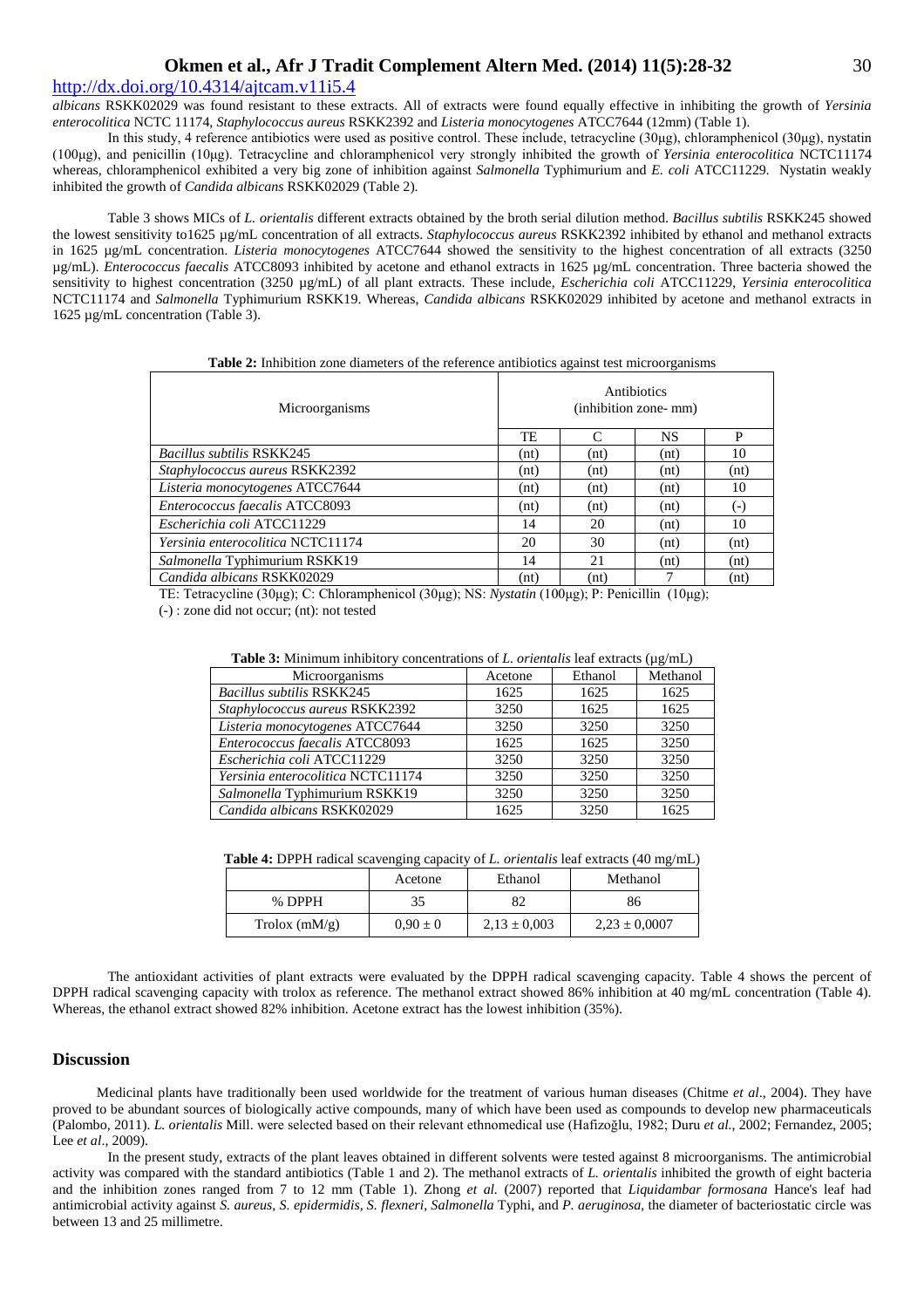## http://dx.doi.org/10.4314/ajtcam.v11i5.4

Although, the antibacterial activities of essential oils from many plant species have been extensively surveyed, this plant antimicrobial mechanism has not been reported in great detail. Since the active antimicrobial compounds of essential oils are phenolics and terpenes in nature (Jansen *et al*., 1987; Saxena *et al*., 1994), it seems reasonable that their mode of action might be similar to that of other phenolic compounds. Flavonoids and phenolic compounds have already been reported in plants (Chopra *et al*., 1956). These compounds have antibacterial and antifungal activities.

In this study, all of the plant leaf extracts were found to highly effective against Gram negative bacteria. Results of this study were shown in Table 1. It has been reported elsewhere that aqueous extract of *Varthemia iphionoides* has a high content of phenolic compounds and flavonoids (Al-Dabbas *et al.*, 2006). This might explain its antibacterial activity and emphasize their earlier use for treatment of infections (Jabour, 1983; Karim and Quraan, 1986). Phytochemical evaluation of the leaves has shown the presence of flavonoids, tannins, saponins, phenol lectins, triterpenes, and carotenoids (Geidam *et al*., 2007). The biological and antimicrobial activity of leaf extract were largely attributed to flavonoids and another two chemicals namely guajaverin and psidiolic acid (Berdy *et al*., 1982; Jaiarj *et al*., 1999). Ethanol and methanol extracts were found equally effective in inhibiting the growth of *Salmonella* Typhimurium RSKK 19 (10 mm) (Table 1). Rahta *et al.* (2012) reported that root extracts of *Hemidesmus* sp. and *Vetiveria* sp. exhibited highest antibacterial activity on the growth of *Salmonella* Typhi.

Results of this study show that tested plant extracts were found to highly effective against Gram positive bacteria. The ethanol extracts of leaves were found to be effective against *Staphylococcus aureus* RSKK 2392 (Table 1). Oskay *et al*. (2009) showed that the most susceptible organism was methicillin resistant *S. aureus* (MRSA) which was sensitive to methanol and ethanol extracts. Aliyu *et al*. (2008) reported that the aqueous extract of *Vernonia blumeoides* and *Phyllanthus amarus* against MRSA observed the maximum zone of inhibition which is 11mm and 13mm respectively. This results is like with our study. The essential oil of *Liquidambar orientalis* Mill. was analysed by Hafizoglu *et al.* (1996) and Duru *et al.* (2002) using GC-MS. Many components were characterized, but the major ones were terpinen-4-ol, α-terpinol, sabinene and γ terpinene.

The screening of plant extracts using the DPPH free radical method proved to be effective for the selection of those which could have an antioxidant activity. These extracts may be rich in radical scavengers, such as flavonoids, known as antioxidants. It has been reported that free radical scavenging and antioxidant activity of many medicinal plants are responsible for their therapeutic effect against cancer, tissue inflammatory, cardiovascular disease (Cai *et al*., 2004). In this study, the methanol extract showed 86% free radical inhibition at 40 mg/mL concentration (Table 4). Liu *et al*. (2009) reported that high concentration of essential oil of *L. formosana* has a strong antioxidant effect. Other research found that guarana seed methanol extract has high antibacterial activity, when this methanol extract also possess high phenolics content (Majhenic *et al*., 2007).

It is inferred that methanolic extracts of *L. orientalis* are highly effective against Gram positive and negative bacterial strains and can be utilized as sources of natural antimicrobial agents. Methanol extract showed maximum inhibition against food pathogens. Furthermore, the development of natural antimicrobials will help to decrease the negative effects of synthetic drugs. Our results support the use of this plant in traditional medicine and suggest that some of the plant extracts possess compounds with good antibacterial properties that can be used as antibacterial agents in the search for new drugs. *L. orientalis* leaf extracts exhibited varying degrees of antioxidant activity *in vitro*. Methanol proved to be the most efficient extraction solvent of antioxidants. The extracts, especially methanolic extract of *L. orientalis* leaf, should be beneficial as an antioxidant protection system for the human body against oxidative damage. However, further researches are needed to explore the bioactive compounds in these selected medicinal plants. Undoubtedly, the antimicrobial and antioxidant effect of *L. orientalis* should be investigated further. Fractionation and characterization of the active compounds should be do further works to investigate.

### **References**

- 1. Al-Dabbas, M.M., Suganuma, T., Kitahara, K., Hou, D.X. and Fujii, M. (2006). Cytotoxic, antioxidant and antibacterial activities of *Varthemia iphionoides* Boiss. extracts. J. Ethnopharmacol. **108:** 287-293.
- 2. Aliyu, A.B., Musa, A.M., Abdullahi, M.S., Oyewale, A.O. and Gwarzo, U.S. (2008). Activity of Plant Extracts Used in Northern Nigerian Traditional Medicine Against Methicillin-Resistant *Staphylococcus Aureus* (MRSA). Nig. Journ. Pharm. Sci*.* **7 (1):** 1–8.
- 3. Bauer, A.W., Kirby, W.M., Sherris, J.C. and Turck, M. (1966). Antibiotic susceptibility testing by a standardized single disk method. Am. J. Clin. Path. **45:** 493-496.
- 4. Bayramoglu, E.E. (2010). Soaking with storax-possibility of using sigla tree (*Liquidambar orientalis* Mill. var. *orientalis*) storax as bactericide in the soaking float. Jalca. **105:** 62–67.
- 5. Baytop, T. (1984). Therapy with Medicinal Plants in Turkey (Past and Present), Vol. 1. Istanbul University Publication, İstanbul, pp. 305.
- 6. Berdy, J., Aszlos, A., Bostian, M. and Mcnitt, K.L. (1982). Hand book of antibiotic compounds. C.R.C. Press, New York, pp. 410.
- 7. Berkel, A. and Huş, S. (1944). Studies on Sıgla tree forests and Sıgla oil. Ankara Agric. Inst. J. **1** (5): 9-28.
- 8. Brand, W.W., Cuvelier, M.E. and Berset, C. (1995). Use of a free radical method to evaluate antioxidant activity. Food. Sci. Technol. **28:** 25- 30.
- 9. Cai, Y., Luo, Q., Sun, M. and Corke, H. (2004). Antioxidant activity and phenolic compounds of 112 traditional Chinese medicinal plants associated with anticancer. Life Sci. **74:** 2157-2184.
- 10. Chitme, H.R., Chandra, R. and Kaushik, S. (2004). Studies on anti-diarrhoeal activity of *Calotropis gigantea* R. Br. in experimental animals. J. Pharm. Pharm. Sci. **7** (1): 70-5.
- 11. Chopra, R.N., Nayar, S.L. and Chopra, L.C. (1956-92). Glossary of Indian medicinal plants. Council of Scientific & Industrial Research, 1956-92. New Delhi, pp. 329.
- 12. CLSI (Clinical and Laboratory Standards Institute). 2003. Methods for Dilution Antimicrobial Susceptibility Test for Bacteria that Grow Aerobically; Approved Standard M7-A 6<sup>th</sup> edn. National Committee for Clinical Laboratory Standards, Wayne, Philadelphia.
- 13. CLSI (Clinical and Laboratory Standards Institute). 2006. Performance Standards for Antimicrobial Susceptibility Testing. 16<sup>th</sup> Informational Supplement M100-S16. National Committee for Clinical Laboratory Standards, Wayne, Philadelphia.
- 14. Davıs, P.H. (1975). Flora of Turkey and The East Aegaean Islands, Vol. 5. Edinburgh University Press, Edinburgh, pp. 228-251.
- 15. Duru, M.E., Çakır, A. and Harmandar, M. (2002). Composition of Volatile Oils Isolated from The Leaves of *Liquidambar orientalis* Mill. var. *orientalis* and *L.orientalis* var. *integriloba* from Turkey. Flavour Fragrance J. **17**(2): 95-98.
- 16. Fernandez, X. (2005). Chemical composition of the essential oils from Turkish and Honduras Styrax. Flavour Fragrance J. **20:** 70–73.
- 17. Geidam, Y.A., Usman, H., Abubaker, M.B., Ibrahim, B. and Carnat, A.P. (2007). Effects of aqueous leaf extracts of *Psidium guajava* on bacteria isolated from noval of day-old chicks. Res. J. Microbiol. **2:** 960-965.
- 18. Grabley, S. and Thiericke, R. (1999). The impact of natural products on drug discovery. In: Drug discovery from nature, Vol. 3. Springer, Berlin, pp. 51-55.